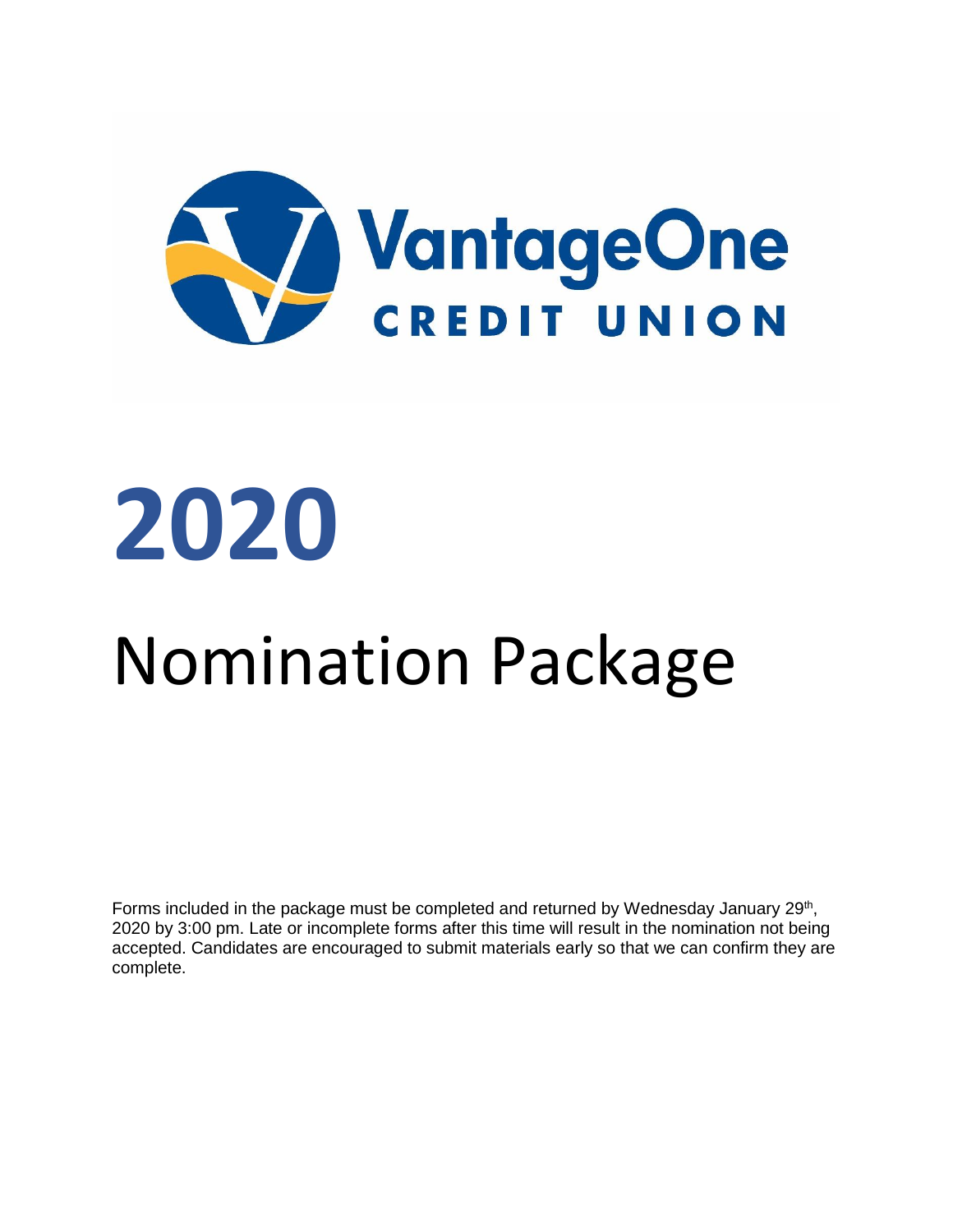### **Table of Contents**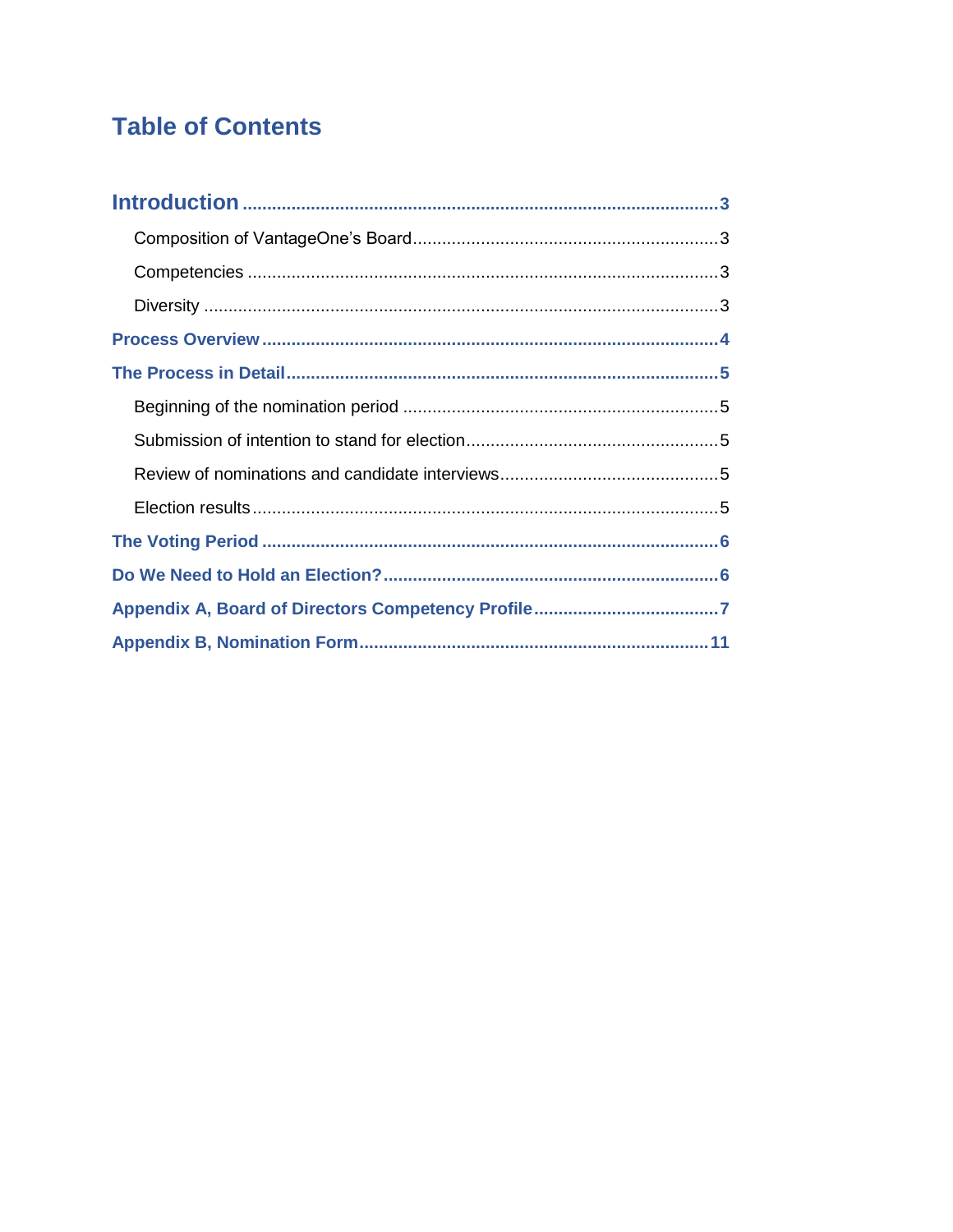# **Introduction**

While management is responsible for the day-to-day operation of VantageOne Credit Union (the credit union), the Board of Directors (Board) of the credit union bears ultimate fiduciary responsibility, protecting its members' rights and financial assets and setting the credit union's risk appetite. Directors perform an important role in the credit union, especially in the shaping of policies and long-term objectives. Directors shape the organization's strategic direction and ensure appropriate processes and controls are in place to identify, manage and monitor applicable risks. Being a director demands a significant investment in time, energy and expertise. It is also a tremendous opportunity to contribute to the success of the credit union.

#### **Composition of VantageOne's Board**

VantageOne's Board is currently composed of 7 directors who have been elected by the members.

In 2020, we have 2 director positions up for re-election. Terms for these positions will be from 2020-2023.

#### **Competencies**

In conjunction with the expectations of our regulator, VantageOne is looking for a board with diverse skill sets, business knowledge, alignment with cooperative principles and values of the credit union system, and strategic and innovative thinking. We are specifically seeking those with a legal and/or regulatory background to complement our existing board composition.

See Appendix A for a detailed description of our board competency skills.

#### **Diversity**

VantageOne's Board encourages expressions of interest from candidates who reflect a diversity of backgrounds, problem solving approaches, gender and cultural heritage.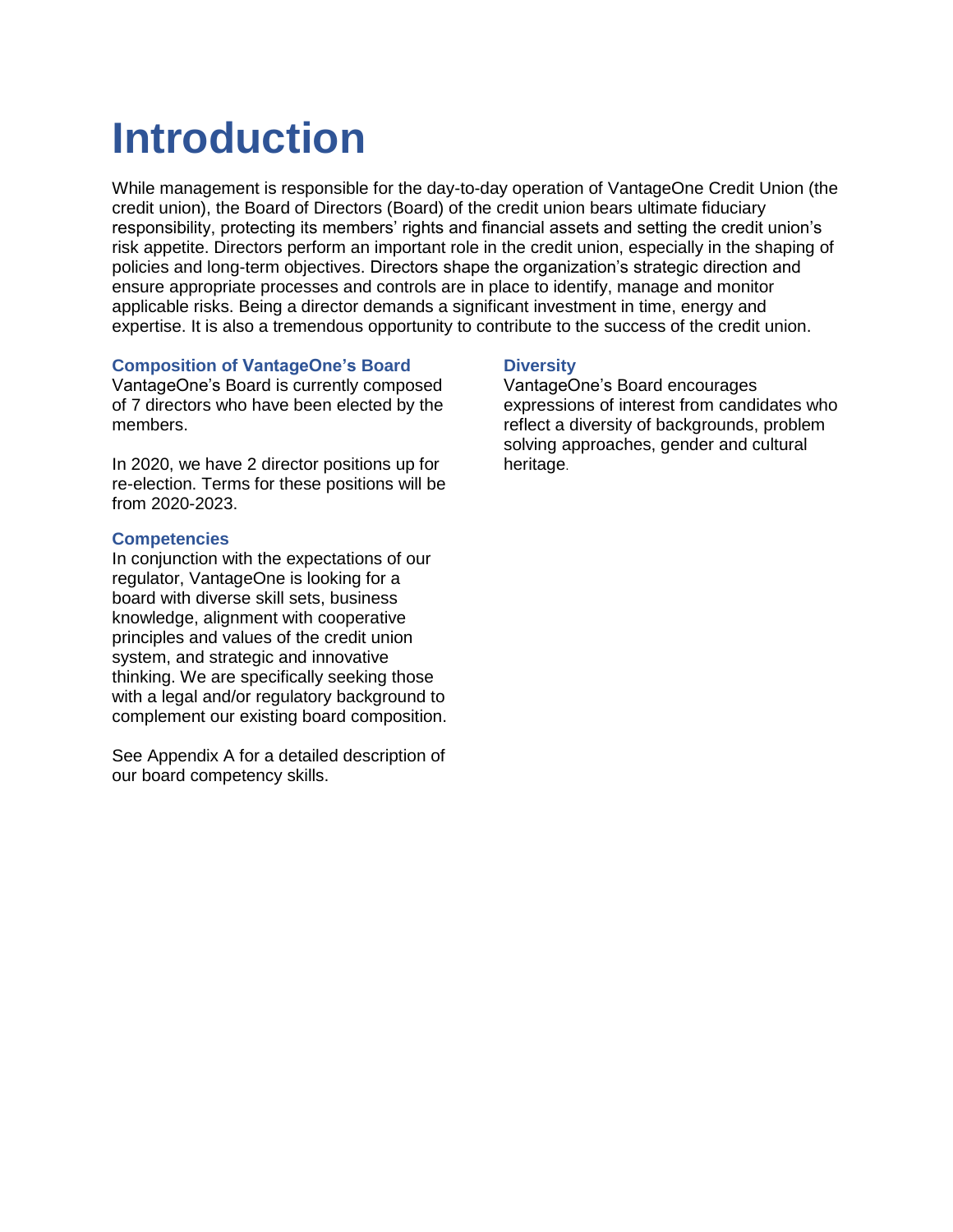# **Process Overview**

The Nominating Committee is responsible for recruiting and assessing the candidates for election to the Credit Union's board. The table below lists the key dates and events that occur during the process, along with the actions prospective candidates should take and references to further information on each step that is included in this document.

| <b>Date</b>                       | <b>VantageOne Event</b>                                                                | <b>Candidate Action</b>                                                                                                                                                                                                                                                                                                                                                                 |
|-----------------------------------|----------------------------------------------------------------------------------------|-----------------------------------------------------------------------------------------------------------------------------------------------------------------------------------------------------------------------------------------------------------------------------------------------------------------------------------------------------------------------------------------|
| December 5, 2019                  | Nomination period begins<br>with the issuance of the 2020<br><b>Nomination Package</b> | Read the 2020 Nomination<br>Package.                                                                                                                                                                                                                                                                                                                                                    |
| January 29, 2020                  | Nomination period ends -<br>deadline to submit<br>Nomination Form<br>(Appendix B)      | <b>Ensure completed Nomination</b><br>Form is submitted to<br>VantageOne's Corporate<br>Secretary office by 3:00pm on<br>January 29, 2020.<br>It is suggested that candidates<br>submit forms earlier in order that<br>their completeness can be<br>confirmed prior to the deadline.<br>If completed forms are not<br>received by the deadline, the<br>nomination will not be accepted. |
| January 29 - February 23,<br>2020 | Candidate interviews with the<br><b>Nomination Committee</b>                           | Attend a meeting with the<br>Nominating Committee for an<br>interview.                                                                                                                                                                                                                                                                                                                  |
| <b>Voting Period</b>              | Voting package distributed to<br>membership                                            |                                                                                                                                                                                                                                                                                                                                                                                         |
| Start: Monday April 20, 2020      |                                                                                        |                                                                                                                                                                                                                                                                                                                                                                                         |
| End: Friday April 24, 2020        |                                                                                        |                                                                                                                                                                                                                                                                                                                                                                                         |
| May 6, 2020                       | Election results will be<br>announced at the AGM                                       | Attend the AGM for the reading<br>of the results.                                                                                                                                                                                                                                                                                                                                       |
| May 13, 2020                      | <b>Board Meeting</b>                                                                   | <b>Elected Candidates to attend</b><br>Board meeting.                                                                                                                                                                                                                                                                                                                                   |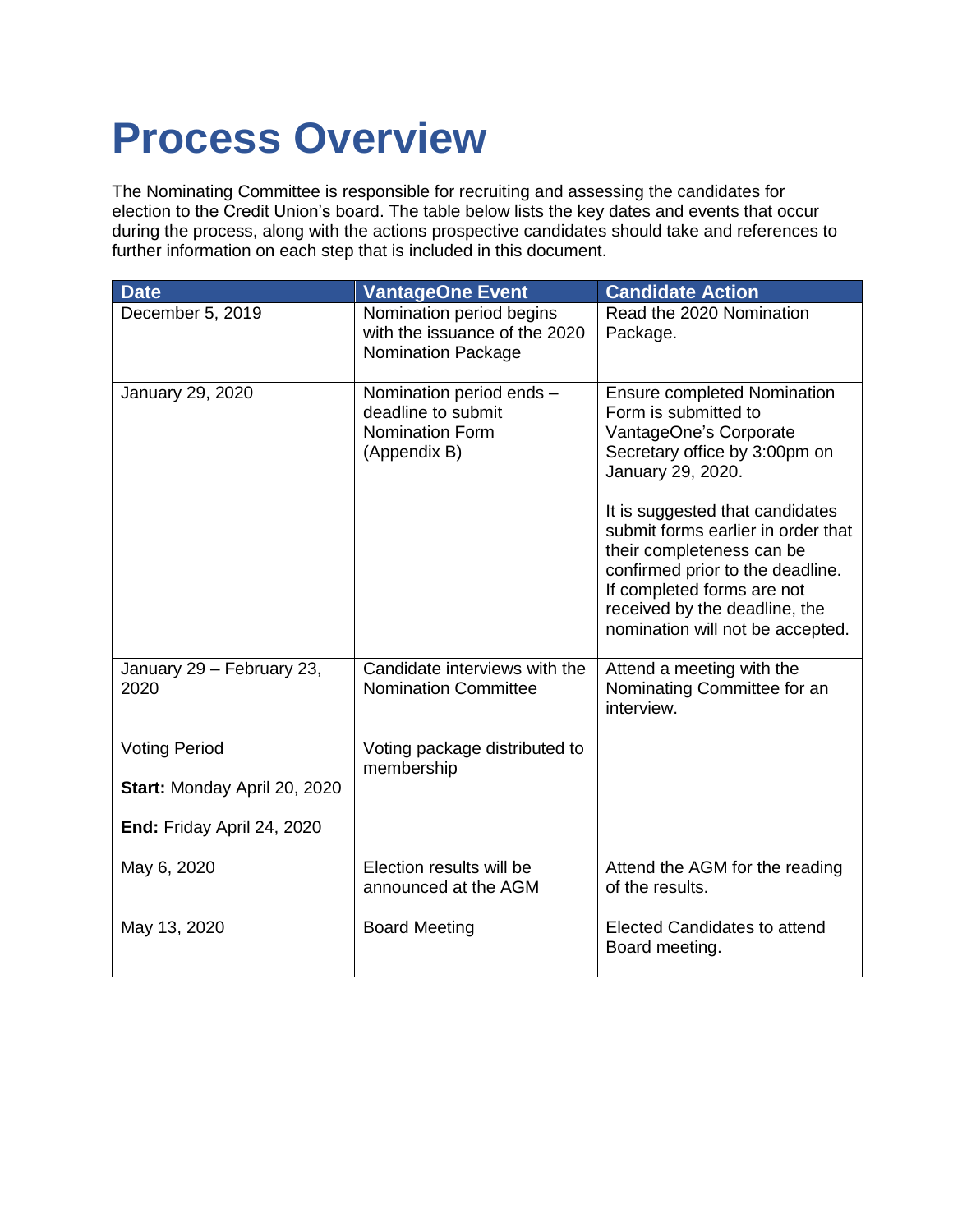# **The Process** in Detail

#### **Beginning of the nomination period**

Before you can stand for election, you must be a member in good standing at least 12 months prior to the date on which nominations for the election of Directors are closed. In keeping with the credit union's Rules, the period during which the Nomination Committee will accept nominations must begin at least 90 days prior to the credit union's annual general meeting. For 2020, the nominations period will begin on December 5, 2019 and continue until January 29, 2020.

#### **Submission of intention to stand for election**

If you are interested in standing for election, please review this Nomination Package thoroughly to ensure you understand what is required of a VantageOne Director and what competencies, skills and experience the Board is looking for.

Once you have finished that review, complete and submit the Nomination Form *(form must be submitted by January 29, 2020),* included as Appendix B.

#### **Review of nominations and candidate interviews**

Once the nomination period ends on January 29, 2020, the Nominating Committee will review all nominations to determine if you are eligible to stand for election as a director.

If your nomination is in order, you will be asked to attend an interview with the Nominating Committee. During the interview, you will be asked to talk about your background, competencies, skills and experience.

#### **Election results**

The ballots cast by members will be counted just prior to our AGM on May 6, 2020. Results will be shared with our membership at our AGM.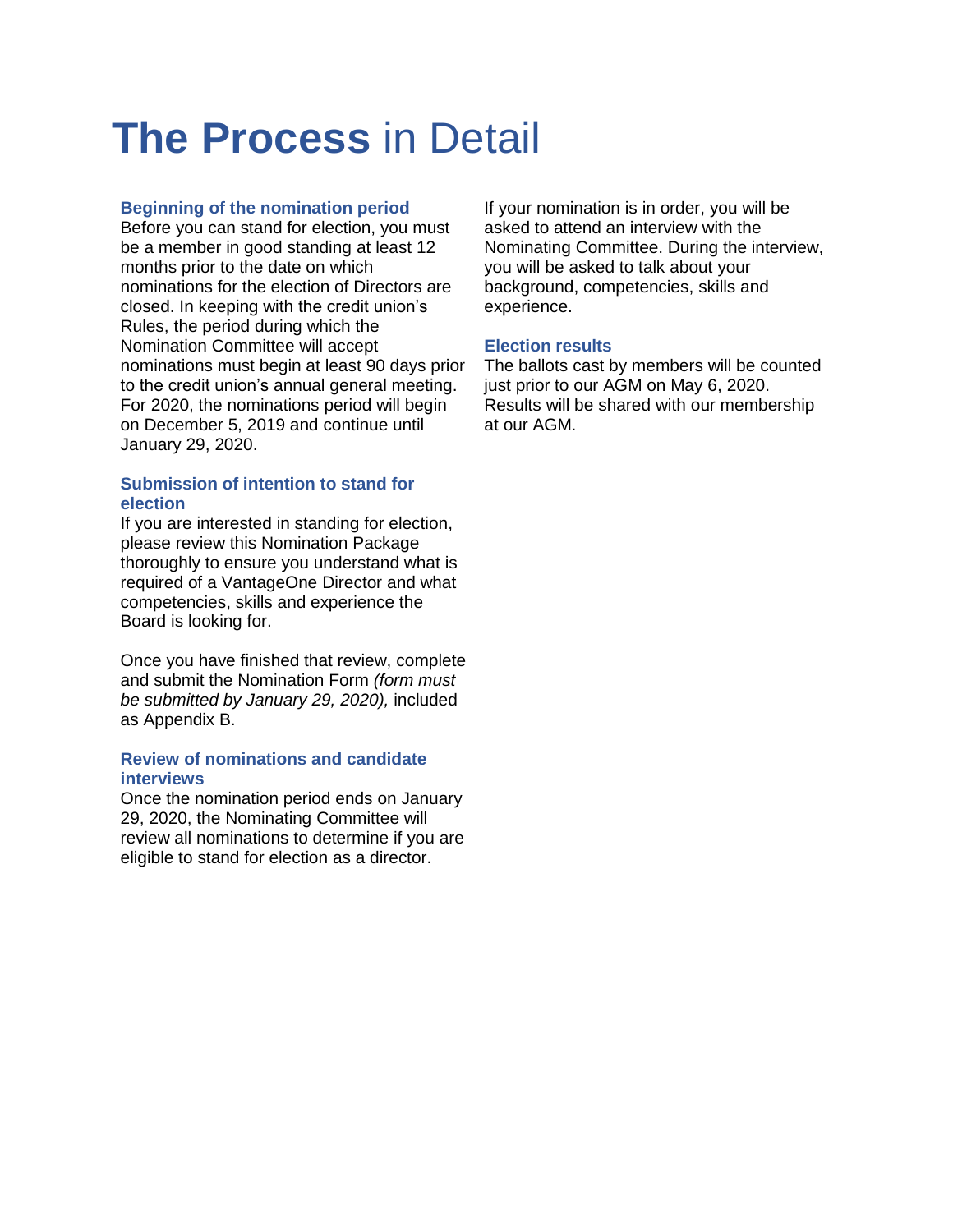# The voting period: Starts April 20 and ends April 24

# **Do we need to hold an election?**

At the end of the nomination period, the Nominating Committee will review all of the nominations it has received. If the number of valid nominations is equal to or fewer than the number of board vacancies available, the candidates will be declared elected by acclamation. That means the members will not need to vote on which candidates to select.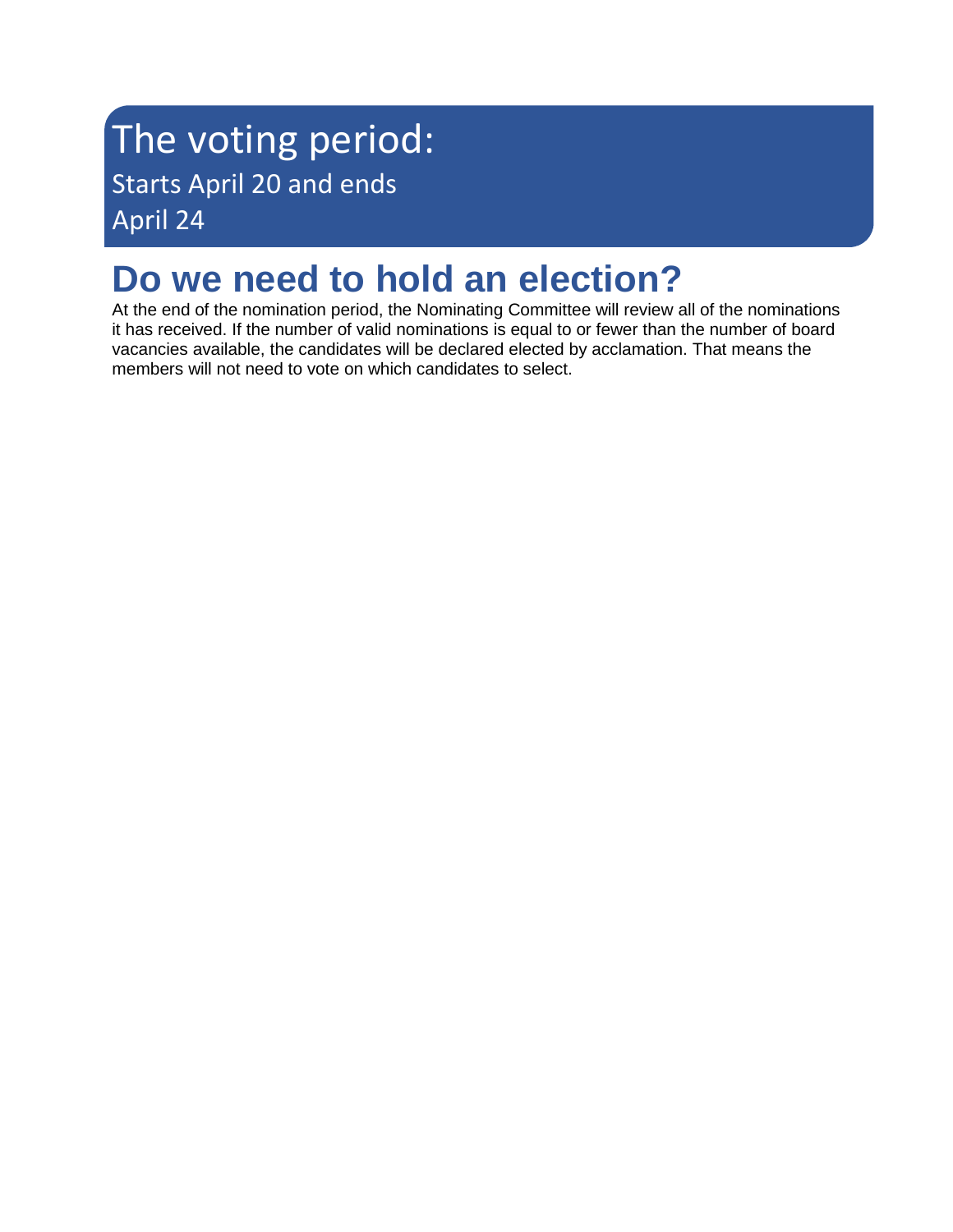### **Appendix A**

### **BOARD OF DIRECTORS COMPETENCY PROFILE**

This document outlines the competency areas needed to lead VantageOne Credit Union as a Director. These competencies assist the board in identifying areas and of strength and areas of weakness, so we can continue to have a skilled dynamic Board of Directors.

Board competencies have been established in the following categories:

- 1. **Behavioural Competencies** All directors should demonstrate these behavioural competencies to be an effective part of the Board of Directors;
- 2. **Base Level Business Competencies** Base Level Business Competencies are a base level of knowledge – so that a director can be conversant in Board discussions and understand key concepts needed to oversee the business. The competencies should be possessed and demonstrated by candidates at the time of election or within one year.
- 3. **Expert/Technical Competencies** -- Expert/Technical Competencies are for the overall board. It is expected that each board member will be a primary expert in only one or two of these areas.

Annually, the Board will assess themselves against these competencies to identify specific competencies needed on the board. To assess themselves, the board uses the following scale of 0 to 5 (It is helpful to explain these levels in reference to writing a book on the subject, these are noted below):

- 0 **No** knowledge or competency in this area (i.e. never seen the book)
- 1 **Familiarity** with competency area (seen the book)
- 2 **Basic** understanding of competency area (read the book once)
- 4 **Good** understanding of competency area (read the book a few times)
- 5 **Strong** understanding of the competency area (could write a chapter or chapters in the book)

The remainder of this document outlines the competencies directors should have to be a director of VantageOne Credit Union in the three areas noted.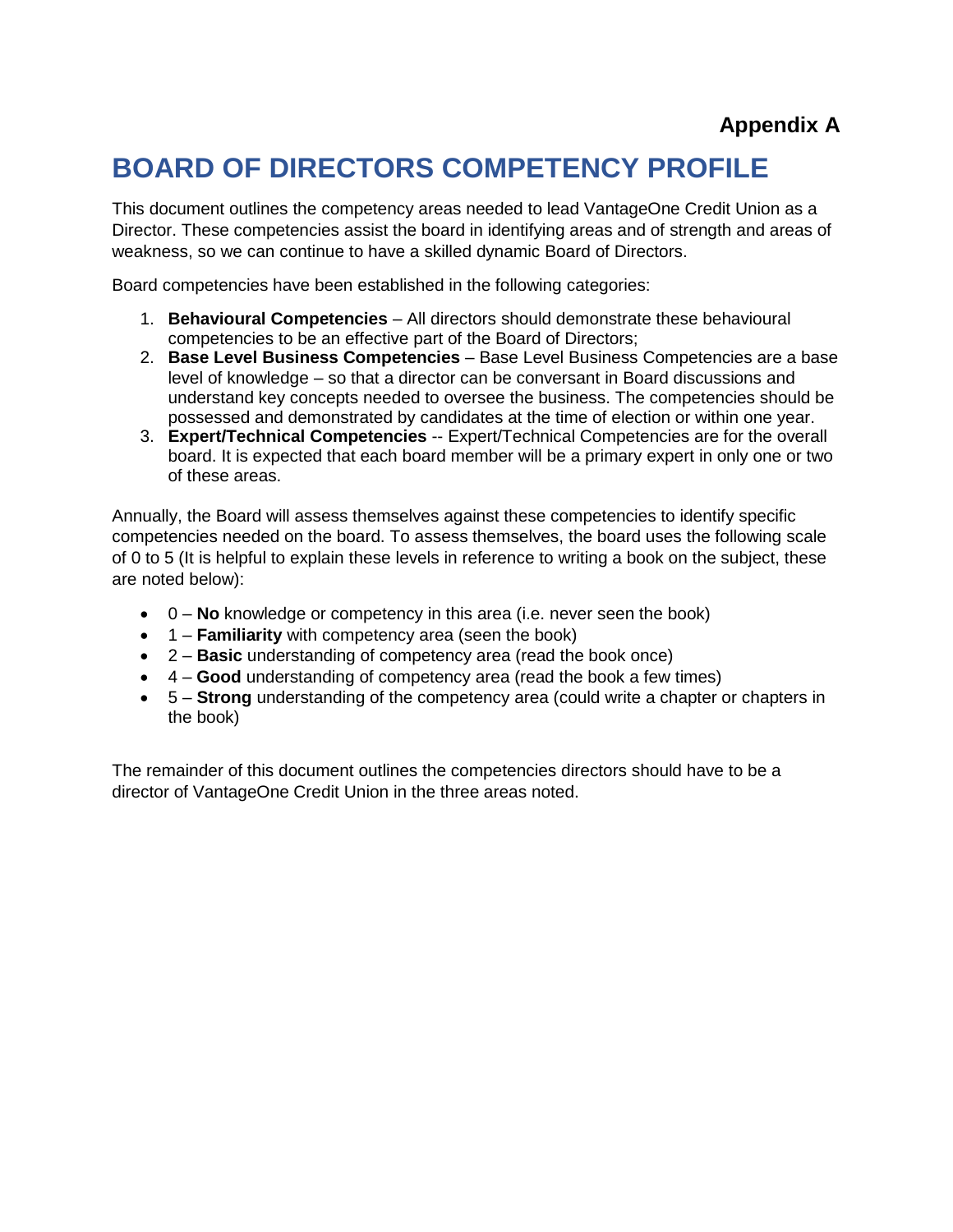## **Behavioural Competencies**

All directors should have the following behavioural competencies to be an effective director:

| <b>AREA</b>                                                               | <b>COMPETENCIE DESCRIPTION</b>                                                                                                                                                                                                                                                                                                                                                                                                                                                                         |
|---------------------------------------------------------------------------|--------------------------------------------------------------------------------------------------------------------------------------------------------------------------------------------------------------------------------------------------------------------------------------------------------------------------------------------------------------------------------------------------------------------------------------------------------------------------------------------------------|
| Integrity and Transparency                                                | Board members should have a strong reputation for being trustworthy and demonstrate integrity. Board<br>members should always act ethically, respect confidentiality, support final board decisions, disclose<br>perceived conflicts of interest, and act in the best interest of VantageOne and its members. Board<br>members should value and model transparency, and be able to ensure effective, full and transparent<br>disclosure.                                                               |
| Independence                                                              | All board members should think critically, analytically and independently, as demonstrated by his or her<br>willingness to ask questions and challenge assumptions, employ independent professional judgment, and<br>maintain his or her own convictions.                                                                                                                                                                                                                                              |
| <b>Constructive Communication</b>                                         | All board members should communicate constructively and actively listen to other members. Board<br>members should give and receive information with clarity and understanding and assume positive intent.<br>Board members should constructively challenge management and other board members, and tactfully<br>express their point of view.                                                                                                                                                           |
| <b>Strategic Thinking</b>                                                 | All board members should demonstrate strong strategic thinking skills, identify emerging trends and make<br>decisions thinking about the long-term implications on VantageOne, the financial services industry,<br>members and stakeholder expectations. Board members should be able to articulate a clear vision and<br>strategy and translate strategy into organizational goals.                                                                                                                   |
| <b>Decision Making</b>                                                    | All board members should demonstrate a strong ability to analyze problems, exercise sound business<br>judgment by balancing risk and reward, and make decisions in a timely fashion. Board members should be<br>actively engaged in the decision making of the board. Board members should listen to the ideas of other<br>board members and make trade-offs / risk adjusted decisions against other ideas or proposals.                                                                               |
| <b>Relationship Building</b>                                              | All board members should demonstrate the ability to develop trust based relationships, foster openness,<br>maintain good relationships with peers, and work successfully in a member-based, cooperative<br>organization.                                                                                                                                                                                                                                                                               |
| <b>Results Oriented and</b><br><b>Outcome Focused</b>                     | All board members should be focused on the organizational outcomes that demonstrate effective<br>stewardship of VantageOne's assets. The board members should demonstrate sound business judgment<br>through a focus on performance-based indicators such as: capital, earnings, liquidity, funding capacity,<br>resiliency to market stress, etc.                                                                                                                                                     |
| Innovative Thinking                                                       | All board members should be able to think conceptually, connect disparate ideas in complex situations and<br>generate new ideas. Board members should have an entrepreneurial spirit and be willing to test and learn.<br>Board members should think about evolving societal trends, look for new information and apply/adapt that<br>information in new and different ways than previously tried. Board members value the diverse opinions of<br>others and frequently build on other people's views. |
| Alignment with the<br>Cooperative Principles and<br>Values of VantageOne. | All board members should be aligned to support a long-term, sustainability of VantageOne and the<br>strategic direction of the organization. All board members should embrace the cooperative principles and<br>values of the organization, and board members should seek mutually beneficial solutions.                                                                                                                                                                                               |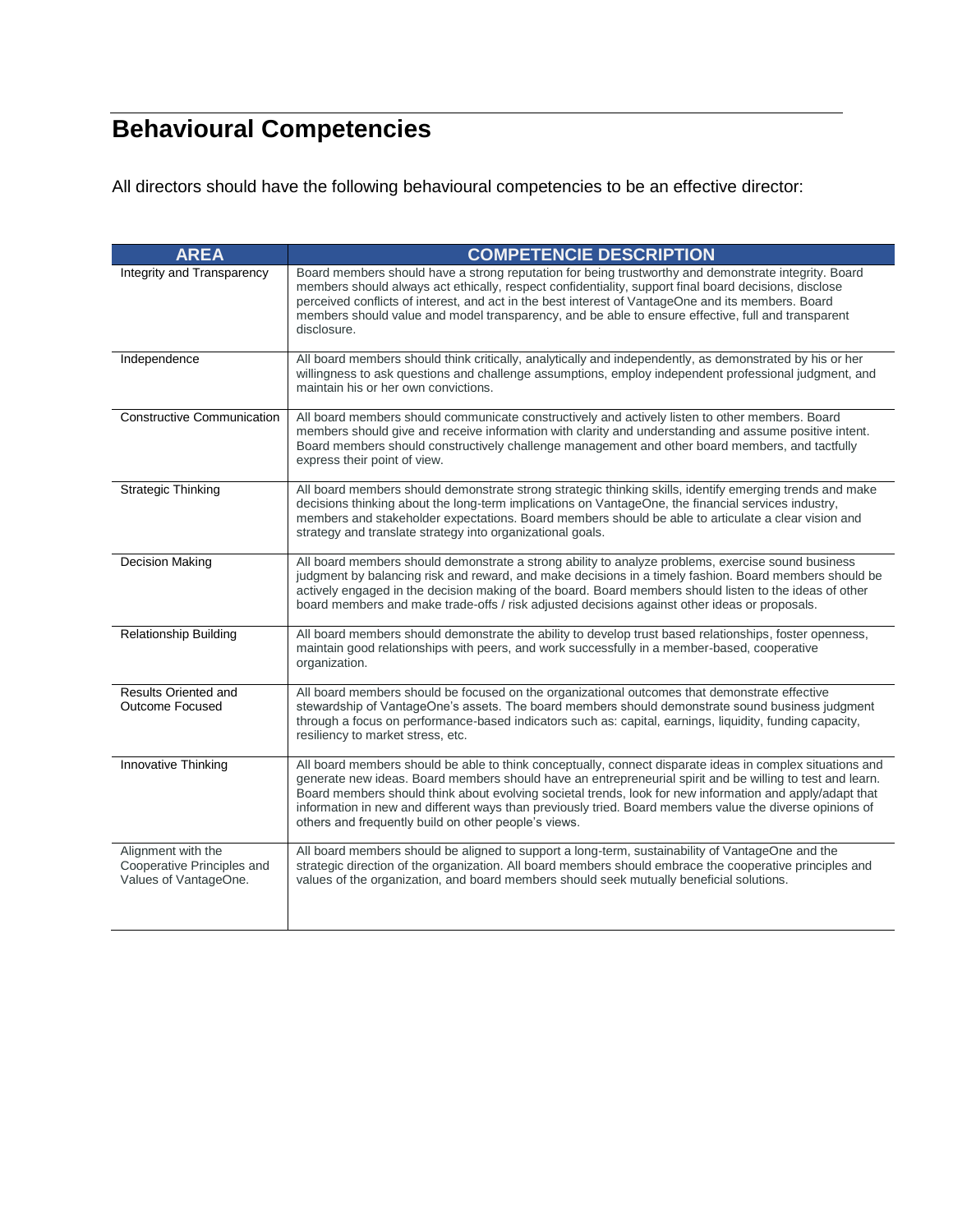### **Base Level Business Competencies**

The competencies below should be possessed and demonstrated by candidates at the time of election or within one year. Training will be offered (in each area below) within the next 12 months to ensure all directors have a threshold level of knowledge.

| <b>AREA</b>                         | <b>COMPETENCIE DESCRIPTION</b>                                                                                                                                                                                                                                                                                                                                                                                                                                                                  |
|-------------------------------------|-------------------------------------------------------------------------------------------------------------------------------------------------------------------------------------------------------------------------------------------------------------------------------------------------------------------------------------------------------------------------------------------------------------------------------------------------------------------------------------------------|
| <b>Financial Literacy</b>           | All board members should demonstrate an ability to read, interpret and understand basic financial<br>information and financial principles. Board members should be able to understand the overall financial<br>performance of VantageOne Credit Union and its subsidiaries through a review of basic accounting<br>statements, such as the balance sheet and income statement. All board members should be able to<br>contribute to discussions regarding financial performance and objectives. |
| <b>Risk Management</b><br>Knowledge | All board members should broadly understand the concepts around enterprise risk management as well as<br>system-wide risk management. The board members should be able to identify and describe the range of<br>risks that VantageOne is exposed to and have a high-level understanding of how those risks are mitigated.                                                                                                                                                                       |
| <b>Overall Business Knowledge</b>   | All board members should have a broad understanding of how business works and the contributions of<br>operations, human resources, marketing, finance, technology etc. play in running a business.                                                                                                                                                                                                                                                                                              |
| Legal and Regulatory                | All board members are able to identify general legal risks related to VantageOne and have a general                                                                                                                                                                                                                                                                                                                                                                                             |
| Knowledge                           | understanding of the regulatory requirements of VantageOne.                                                                                                                                                                                                                                                                                                                                                                                                                                     |
| <b>Financial Institution</b>        | All board members should have a broad understanding of how the Credit Union's business model operates                                                                                                                                                                                                                                                                                                                                                                                           |
| Knowledge                           | referencing the 9 key areas of our business model canvas.                                                                                                                                                                                                                                                                                                                                                                                                                                       |
| Wealth Management                   | All board members should have a broad understanding on how VantageOne's Wealth Management                                                                                                                                                                                                                                                                                                                                                                                                       |
| Knowledge                           | business model operates referencing the 9 key areas of our business model canvas.                                                                                                                                                                                                                                                                                                                                                                                                               |
| <b>Equipment Leasing</b>            | All board members should have a broad understanding on how VantageOne's Wealth Management                                                                                                                                                                                                                                                                                                                                                                                                       |
| Knowledge                           | business model operates referencing the 9 key areas of our business model canvas.                                                                                                                                                                                                                                                                                                                                                                                                               |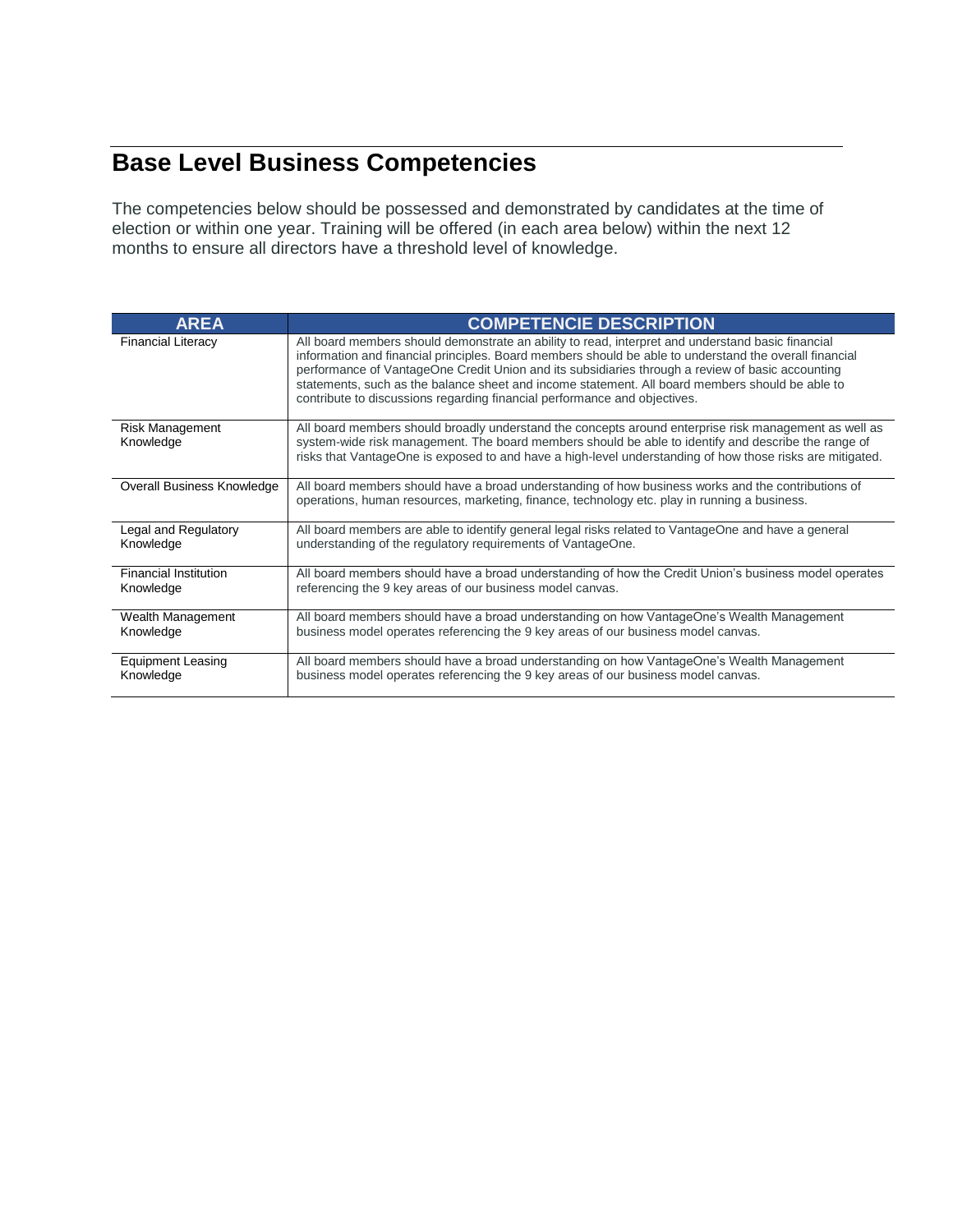## **Expert/Technical Competencies**

Expert/Technical Competencies are for the overall board. It is expected that each board member will be a primary expert in only one or two of these areas

| <b>AREA</b>                                | <b>COMPETENCIE DESCRIPTION</b>                                                                                                                                                                                                                                                                                                                                                                                                                                                                                                                                                                                                                                                              |  |  |
|--------------------------------------------|---------------------------------------------------------------------------------------------------------------------------------------------------------------------------------------------------------------------------------------------------------------------------------------------------------------------------------------------------------------------------------------------------------------------------------------------------------------------------------------------------------------------------------------------------------------------------------------------------------------------------------------------------------------------------------------------|--|--|
| Financial Industry                         | The board member has held a mid-level or senior position within a financial institution OR has strong                                                                                                                                                                                                                                                                                                                                                                                                                                                                                                                                                                                       |  |  |
| Experience                                 | experience managing the financial operations, lending and investing for a business.                                                                                                                                                                                                                                                                                                                                                                                                                                                                                                                                                                                                         |  |  |
| <b>Senior Level Business</b><br>Leadership | The board member has held a senior position within a business with responsibilities for a business unit or<br>division or in the case of a small business owning or operating the business.                                                                                                                                                                                                                                                                                                                                                                                                                                                                                                 |  |  |
| Financial Acumen                           | The board member should demonstrate an ability to evaluate and understand the nuances of complex<br>financial information and statements. The board member should comprehend regulatory requirements<br>regarding financial performance and disclosure. The board member has significant experience (e.g., as a<br>senior level auditor / senior accountant or a CFO of a significant organization) in monitoring and<br>implementing emerging accounting standards (e.g. IFRS and financial instruments).                                                                                                                                                                                  |  |  |
| Legal Expertise                            | The board member has experience identifying legal and regulatory risks and is able to provide a balanced<br>perspective on legal or compliance issues. It would be an asset if the board member has experience<br>practicing law in a relevant, heavily-regulated industry (such as financial services, healthcare,<br>telecommunications or natural resources) or as a public sector lawyer (government or governmental<br>entity). The board member should have a professional designation as an LLB.                                                                                                                                                                                     |  |  |
| <b>Risk Management Expertise</b>           | The board member should provide guidance and governance oversight of enterprise risk management and<br>understand how to integrate risk management into the strategic planning and other businesses' processes.<br>The board member should be able to identify the range of risks that VantageOne is exposed to and how<br>they should be mitigated.                                                                                                                                                                                                                                                                                                                                        |  |  |
| <b>Regulatory Experience</b>               | The board member has a strong understanding of how to work with regulators and the regulatory<br>requirements (at a provincial or federal level) beneficial if it is for financial institutions. This may<br>be demonstrated by having experience in any highly-regulated industry where they interacted with<br>regulators regularly.                                                                                                                                                                                                                                                                                                                                                      |  |  |
| Governance Experience                      | The board member has governance experience, demonstrated by significant experience on the board of a<br>public, private, non-profit, or credit union organization. The board member should be a strong advocate for<br>effective governance policies and practices. The board member has a solid comprehension of corporate<br>governance principles, understands the responsibilities, accountabilities and liabilities of the board, and is<br>knowledgeable of corporate governance best practice principles.                                                                                                                                                                            |  |  |
| <b>Technology Business</b><br>Expertise    | The board member has deep knowledge and experience mitigating risks associated with delivering<br>technology services, including planning, integration, operational risk and business continuity. The board<br>member has direct experience processes, transactions and implications related to data security in the<br>financial services context. This maybe demonstrated by having experience as a CEO of a technology<br>company, CTO or Chief Information Officer and having the ability to provide insight with regard to<br>information technology, data processing, payment processing, data analytics, mobility and social media,<br>and other trends that will affect VantageOne. |  |  |
| Human Resource Expertise                   | The board member has a strong level experience in human resources management including<br>organizational strategy and development, executive compensation, and executive succession planning at<br>the senior level of a significant sized company or cooperative.                                                                                                                                                                                                                                                                                                                                                                                                                          |  |  |
| <b>Community Engagement</b>                | The board member has strong experience leading a non-profit or cooperative organization or leading the<br>community engagement function of a for-profit organization. It is preferred that the board member has<br>direct experience integrating corporate social responsibility (CSR) into a business.                                                                                                                                                                                                                                                                                                                                                                                     |  |  |
| Marketing and<br>Communications            | The board member has strong experience leading marketing and communication within a business. This<br>would include such areas as sales, advertising, digital marketing, communications, marketing analysis,<br>segmentation and marketing strategy development in these areas.                                                                                                                                                                                                                                                                                                                                                                                                             |  |  |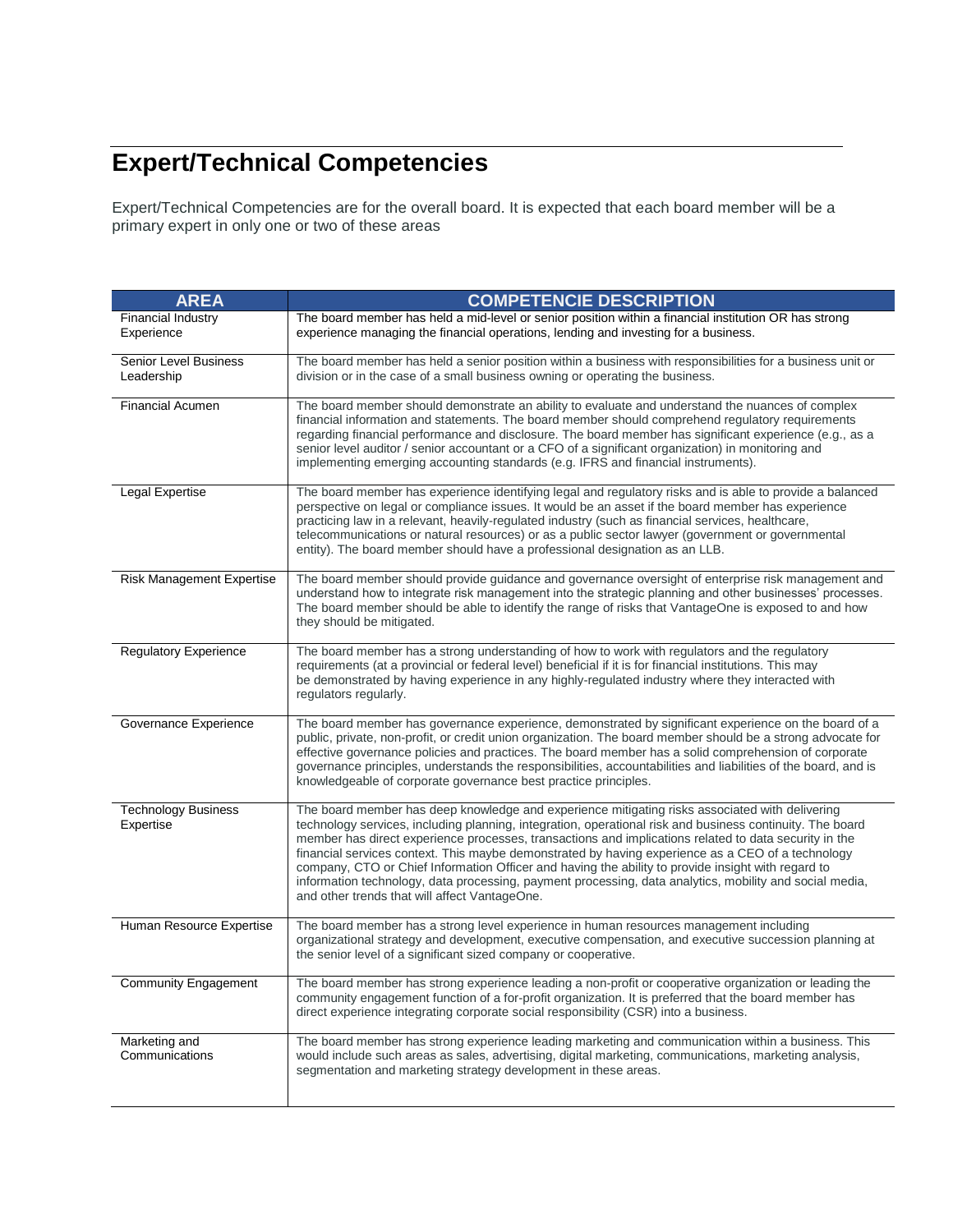**Appendix B**

**NOMINATION** 

FORM



*Financial Ability with a Human Touch* 3108 - 33rd Avenue, Vernon, B.C. V1T 2N7 Phone:(250) 545-9251 Fax: (250) 545-1957

To be considered for candidacy in the upcoming election, please complete the form below and on the reverse and forward to the Nominating Committee before 3:00 PM Wednesday January 29, 2020. The form below must be signed by three (3) members in good standing of the age of majority to be considered for candidacy. No member may nominate more than one (1) candidate in respect of an election of a director or directors.

#### **Notice of Election and Call for Nominations:**

**TO: Nominating Committee VANTAGEONE CREDIT UNION Head Office: 3108 - 33rd Avenue Vernon B.C. V1T 2N7**

**FROM: Name: Address: Account Number: Telephone (Home): Email: Occupation: Telephone (Work):**

**I hereby submit my name as a Nominee in the 2020 election. I am a member in good standing since at least January 28, 2019 and I am willing:**

| (a) To stand for election, and if elected, to serve as a director;<br>(b) To comply the provisions of the Credit Union Incorporation Act, the<br>Financial Institutions Act and other legislation, as applicable;<br>(c) To comply with the conflict of interest policy, the code of conduct and the code of<br>performance standards for directors (if any), adopted by the Board of Directors, from<br>time to time; and<br>(d) To observe and abide by the Rules of the Credit Union and the Election<br>Guidelines relating to the election and the conduct thereof.<br>I have also read and signed the declaration on the reverse of this form indicating that I<br>meet the qualifications for the position of Director. |                                                                                                                                                                                                                                      |  |  |  |
|--------------------------------------------------------------------------------------------------------------------------------------------------------------------------------------------------------------------------------------------------------------------------------------------------------------------------------------------------------------------------------------------------------------------------------------------------------------------------------------------------------------------------------------------------------------------------------------------------------------------------------------------------------------------------------------------------------------------------------|--------------------------------------------------------------------------------------------------------------------------------------------------------------------------------------------------------------------------------------|--|--|--|
|                                                                                                                                                                                                                                                                                                                                                                                                                                                                                                                                                                                                                                                                                                                                |                                                                                                                                                                                                                                      |  |  |  |
| <b>Nominated By:</b>                                                                                                                                                                                                                                                                                                                                                                                                                                                                                                                                                                                                                                                                                                           | Must have the signatures of Three (3) Members in Good Standing of the Age of<br>Majority to be considered for Candidacy. No Member may nominate more than<br>one (1) candidate in respect of an election of a director or directors. |  |  |  |
|                                                                                                                                                                                                                                                                                                                                                                                                                                                                                                                                                                                                                                                                                                                                |                                                                                                                                                                                                                                      |  |  |  |
|                                                                                                                                                                                                                                                                                                                                                                                                                                                                                                                                                                                                                                                                                                                                |                                                                                                                                                                                                                                      |  |  |  |
|                                                                                                                                                                                                                                                                                                                                                                                                                                                                                                                                                                                                                                                                                                                                |                                                                                                                                                                                                                                      |  |  |  |

*PLEASE SEE DECLARATION TO BE SIGNED ON REVERSE.*